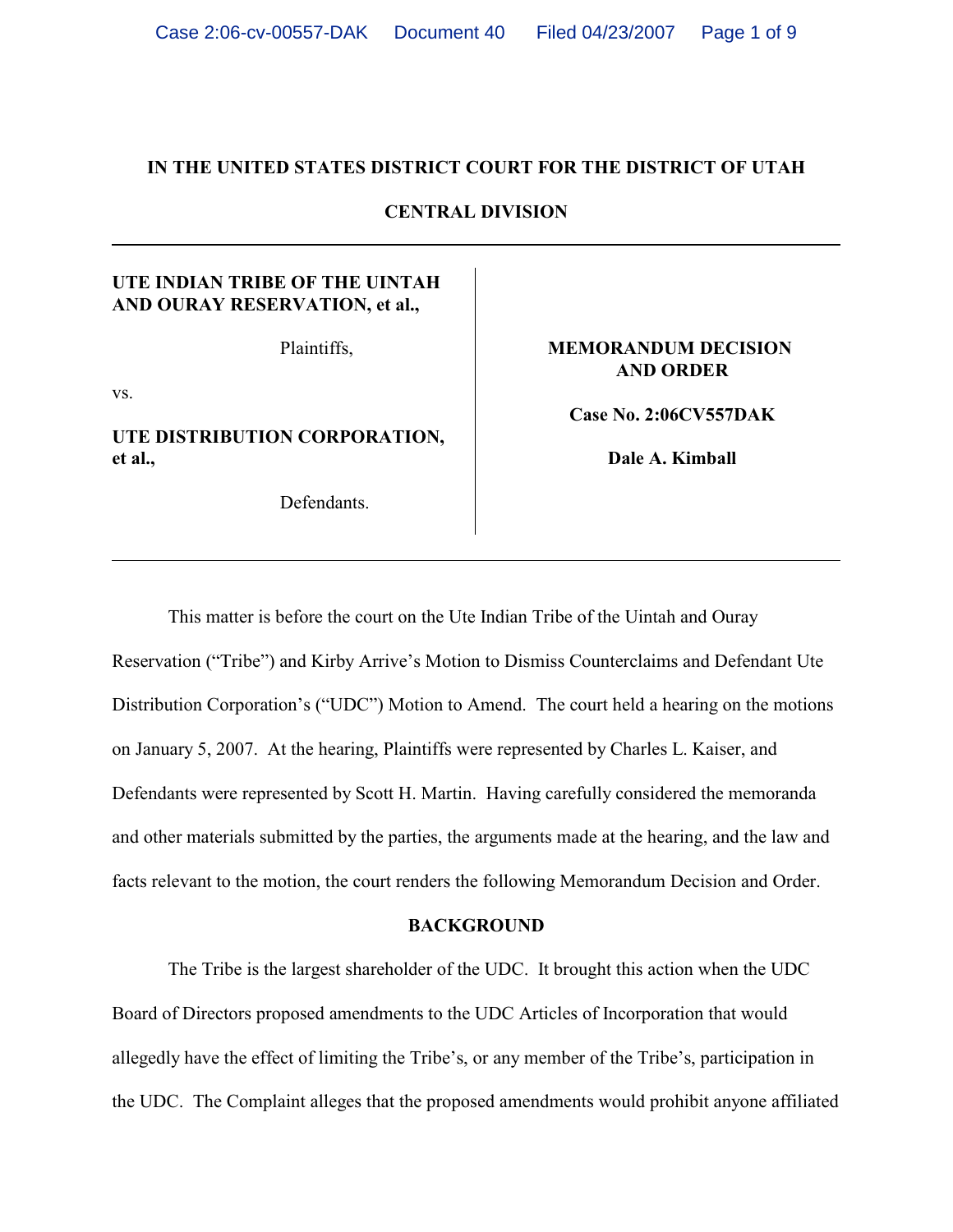with the Tribe from serving on the UDC Board of Directors, would allow only members of the Board of Directors to nominate new directors, propose new corporate business, and carry out corporate functions, and would allow removal of a member of the Board of Directors only by a three-fourths majority of the other Board of Directors or by a two-thirds majority of the stockholders for "cause."

The court previously granted a motion for preliminary injunction on behalf of the Tribe in this case. Following a stay imposed by the court, UDC filed its Answer and Counterclaims. The UDC's four counterclaims against the Tribe raise issues that appear to be unrelated to the proposed Articles of Incorporation. The UDC claims that the Naval Oil Shale Reserve No. 2 lands that Congress conveyed to the Tribe in 2000 are an indivisible asset which should be jointly owned and managed under the Ute Partition Act. Second, the UDC seeks a declaratory judgment defining the scope of the mixed-bloods' rights to hunt and fish on Tribal lands, including the use of all-terrain vehicles. Third, the UDC claims that the Tribe has violated its duty of loyalty and fiduciary duty to the UDC by not recognizing mixed bloods' hunting and fishing rights and by not transferring an interest in NOSR-2 lands to the UDC. Fourth, on the same grounds, the UDC claims that the Tribe breached a duty of good faith and fair dealing. The UDC also asserts a claim against Mr. Arrive which claims that he breached his duty of loyalty and fiduciary duty to the UDC, to other UDC shareholders and to the original 490 mixed-bloods because he holds his share of UDC stock in name only and returns all dividends to the Tribe.

#### **DISCUSSION**

#### **I. Plaintiffs' Motion to Dismiss Counterclaims**

Plaintiffs move to dismiss the counterclaims on the ground that the Tribe has not waived sovereign immunity and Mr. Arrive has no duty of loyalty or fiduciary duty to the UDC or other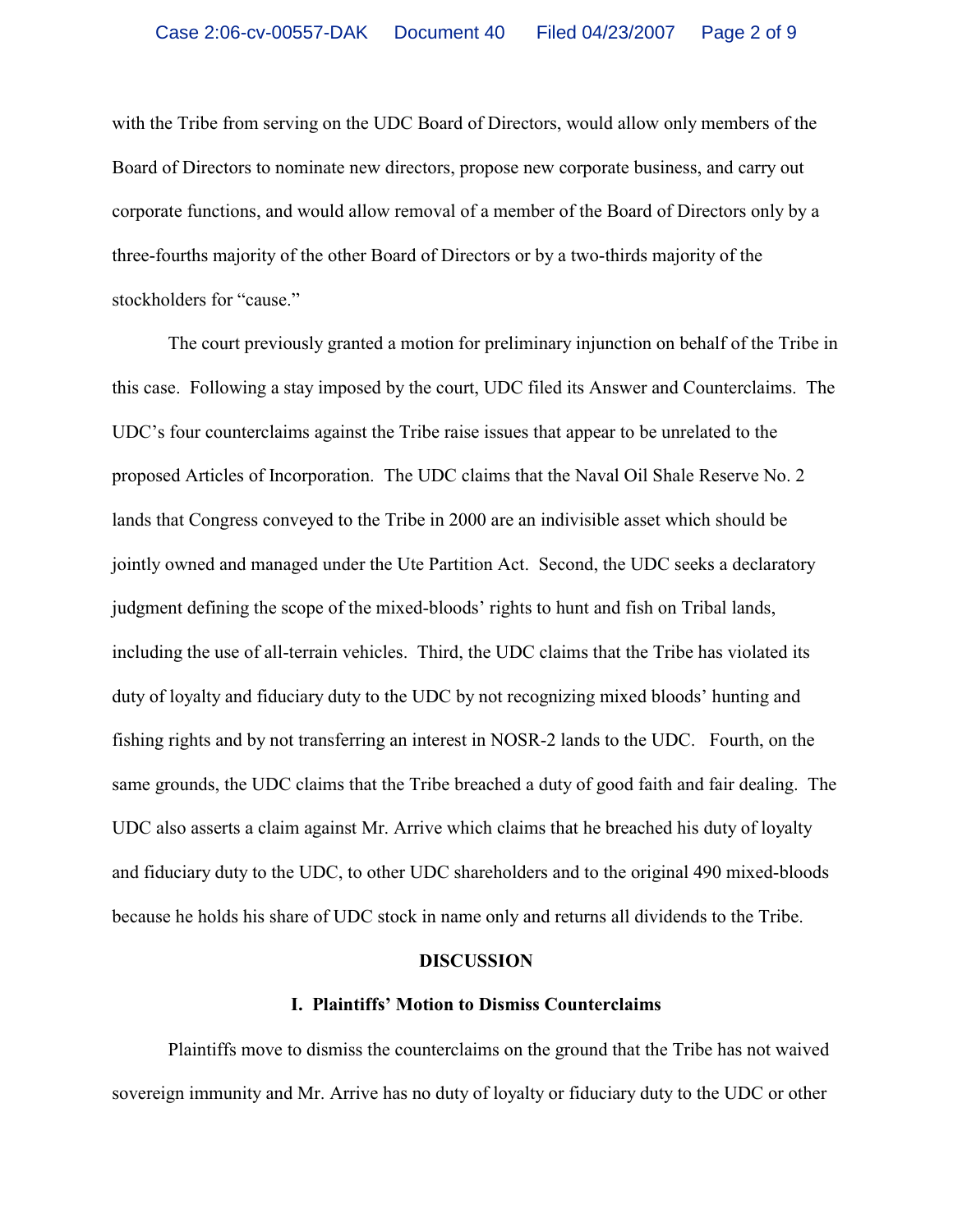UDC shareholders.

## **A. Claims Against the Tribe**

Although the Tribe argues that sovereign immunity applies, the UDC argues that sovereign immunity does not apply because the Tribe owns shares as a corporation. The UDC claims that the name on the shareholder list is Ute Indian Tribe, which is the same name as a corporation formed by the Tribe in 1938, but the Tribe officially goes by Ute Indian Tribe of the Uintah and Ouray Reservation. The UDC asserts that the corporate charter for the Ute Indian Tribe also states that the corporation is authorized to handle "property of every description," whereas the Tribe's Constitution gives the Tribe the authority primarily to deal with real property. In addition, the UDC reasons that the corporate charter gives the corporation the authority to sue and be sued, whereas the Tribe's Constitution does not speak to such a right. However, the Tribe asserts that it owns its UDC shares as a political entity and not as a corporate entity.

References to the Tribe as the Ute Indian Tribe do not necessarily mean that the Tribe is acting as a corporation under a 1938 corporate charter relied upon by the UDC. The Tribe, this court, the Tenth Circuit, and other entities routinely refer to the Tribe as the Ute Indian Tribe when referring to the Tribe as a political entity. The Tribe's current Financial Advisor submitted an Affidavit stating that the Tribe does not own its UDC shares in the 1938 charter corporation or any other such corporation. That conclusion is confirmed by the Tribe's financial statements as audited by independent third-party accountants. The Tribe's financial statements for the "Ute Indian Tribe" are audited using "generally accepted accounting principles . . . applicable to government units" and state that "the Tribe owns 875 shares of Ute Distribution Corporation common stock." The Financial Statement furthers states that the dividends from those UDC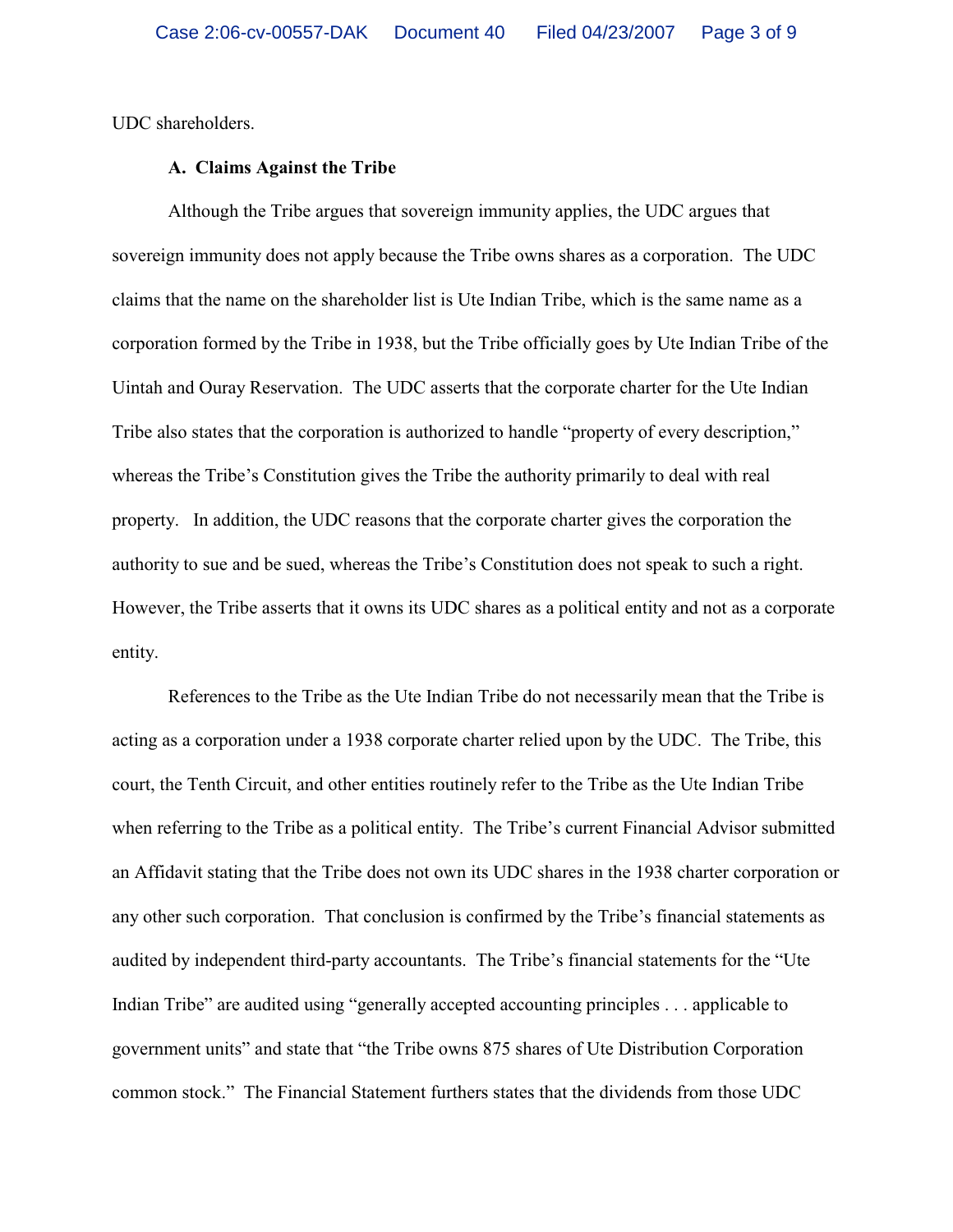shares are "included in the General Fund," which is the Tribe's account for "governmental financial resources."

There is also a Tribal resolution directing who may vote the Tribe's UDC shares. Resolution No. 04-173 (July 13, 2004) provides that "Whereas, the Ute Tribe of the Uintah and Ouray Reservation (the "Tribe) owns of record 874 shares of common stock of Ute Distribution Corporation . . . [;] and whereas, the Tribe wishes to vote the shares of UDC that it owns directly[;] Now, therefore, be it resolved, that Maxine Natchees, Chairman of the Tribal Business Committee of the Tribe, is authorized to vote on behalf of the Tribe the 874 shares of UDC held on the records of UDC under the name 'Ute Indian Tribe.'"

The only documentary evidence presented to the court supports the Tribe's position that it holds its UDC shares as a political entity rather than a corporate entity. The UDC's arguments are merely assertions or speculation as to which entity owns the stock. However, the court concludes, based on the evidence submitted by the Tribe, that there is no question of fact as to whether the Tribe owns the stock as a corporate entity.

In any event, the UDC's counterclaims assert claims for action and inaction the Tribe allegedly undertook or failed to undertake in its capacity as a political governing body. Specifically, determining who may hunt and fish on Tribal lands and how they may do so is the paradigm of a governmental entity acting as a political governing body. The Big Game Proclamation which UDC seeks to challenge was issued by the Tribe in its political capacity. In addition, UDC's attempt to force the Tribe to convey an interest in NOSR-2 lands is an action against the Tribe in its political capacity because the lands are owned by the Tribe. These lands were conveyed by Congress to the Tribe in its political capacity. Therefore, none of the counterclaims require the corporate entity to be named as a party to the action.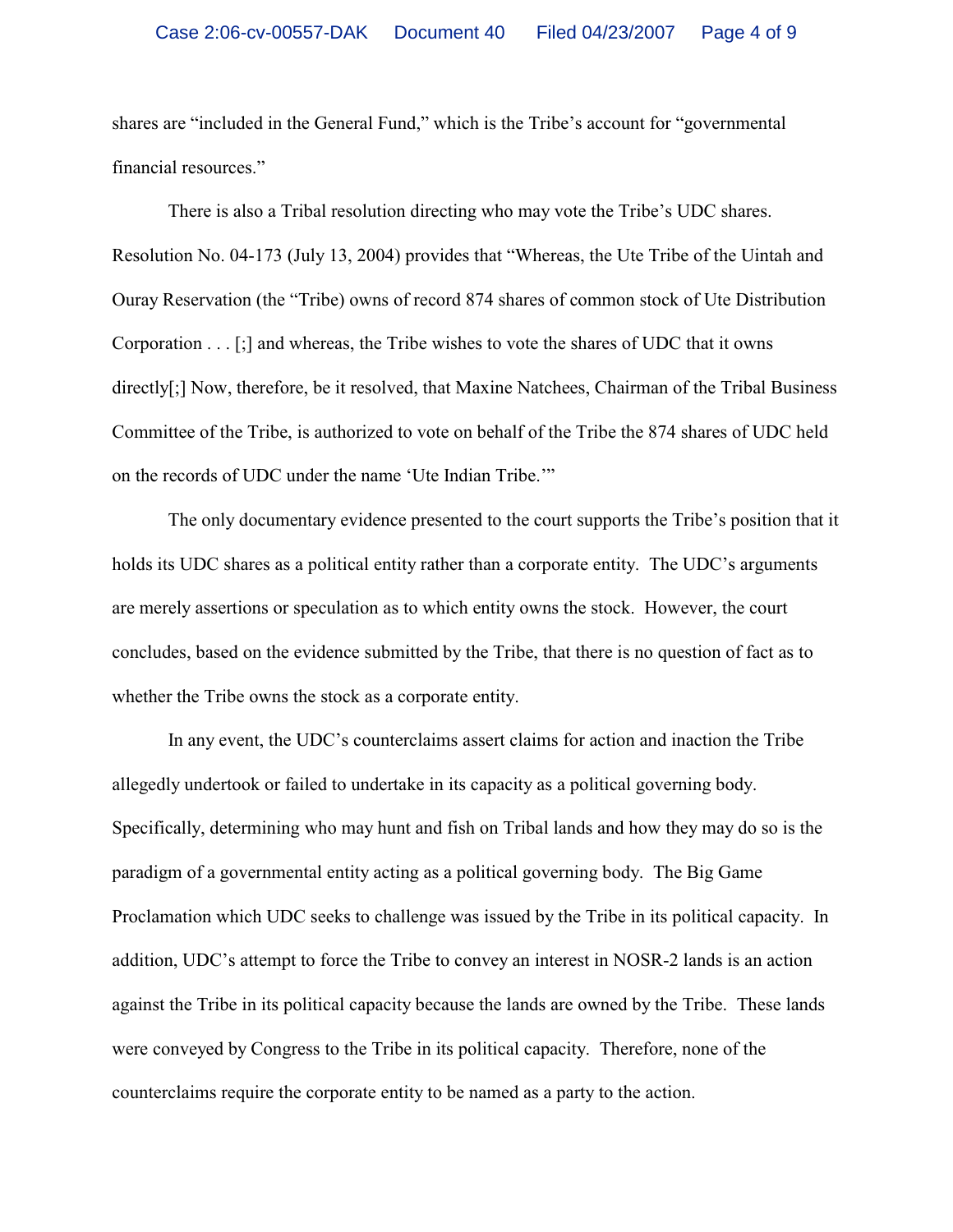Because the court concludes that there is no issue with respect to the Tribe's ownership of the stock, it must determine whether the Tribe is immune from suit with respect to the UDC's counterclaims. "Indian tribes have long been recognized as possessing the common law immunity from suit traditionally enjoyed by sovereign powers." *Ute Distribution Corp. v. Ute Indian Tribe*, 149 F.3d 1260, 1263 (10<sup>th</sup> Cir. 1998). Any such waiver must be "unequivocally expressed." *Santa Clara Pueblo v. Martinez*, 436 U.S. 49, 58 (1978). In addition, the Supreme Court has recognized that "a tribe does not waive its sovereign immunity from actions that could not otherwise be brought against it merely because those actions were pleaded in a counterclaim to an action filed by the tribe." *Oklahoma Tax Comm'n v. Potawatomie Indian Tribe*, 498 U.S. 505, 509 (1991). This court recognized that that rule applies even to compulsory counterclaims under Rule 13(a). *Macarthur v. San Juan County*, 391 F. Supp. 2d 995, 1036 (D. Utah 2005).

The UDC argues that the Tribe incorrectly perceives its sovereign immunity as a broad impenetrable shield lifted only on the Tribe's or Congress's determination. The UDC points this court to previous cases in which equitable claims or claims seeking declaratory and injunctive relief have been allowed. In *Comstock Oil & Gas Inc. v. Alabama and Coushatta Indian Tribes of Texas*, 261 F.3d 567 ( $5<sup>th</sup>$  Cir. 2001), the court rejected the defendant's sovereign immunity argument and held that tribal immunity did not bar a suit in equity for declaratory and injunctive relief. The UDC contends that its counterclaims are not barred because they seek only declarations regarding the Tribe's duties and obligations under federal law and such relief is only equitable relief.

Although the UDC claims that the Supreme Court and circuit courts have found that tribal immunity does not bar claims for declaratory and equitable relief, it relies only on the Fifth Circuit and a concurring opinion by Justice Stevens from the Supreme Court in *Oklahoma Tax*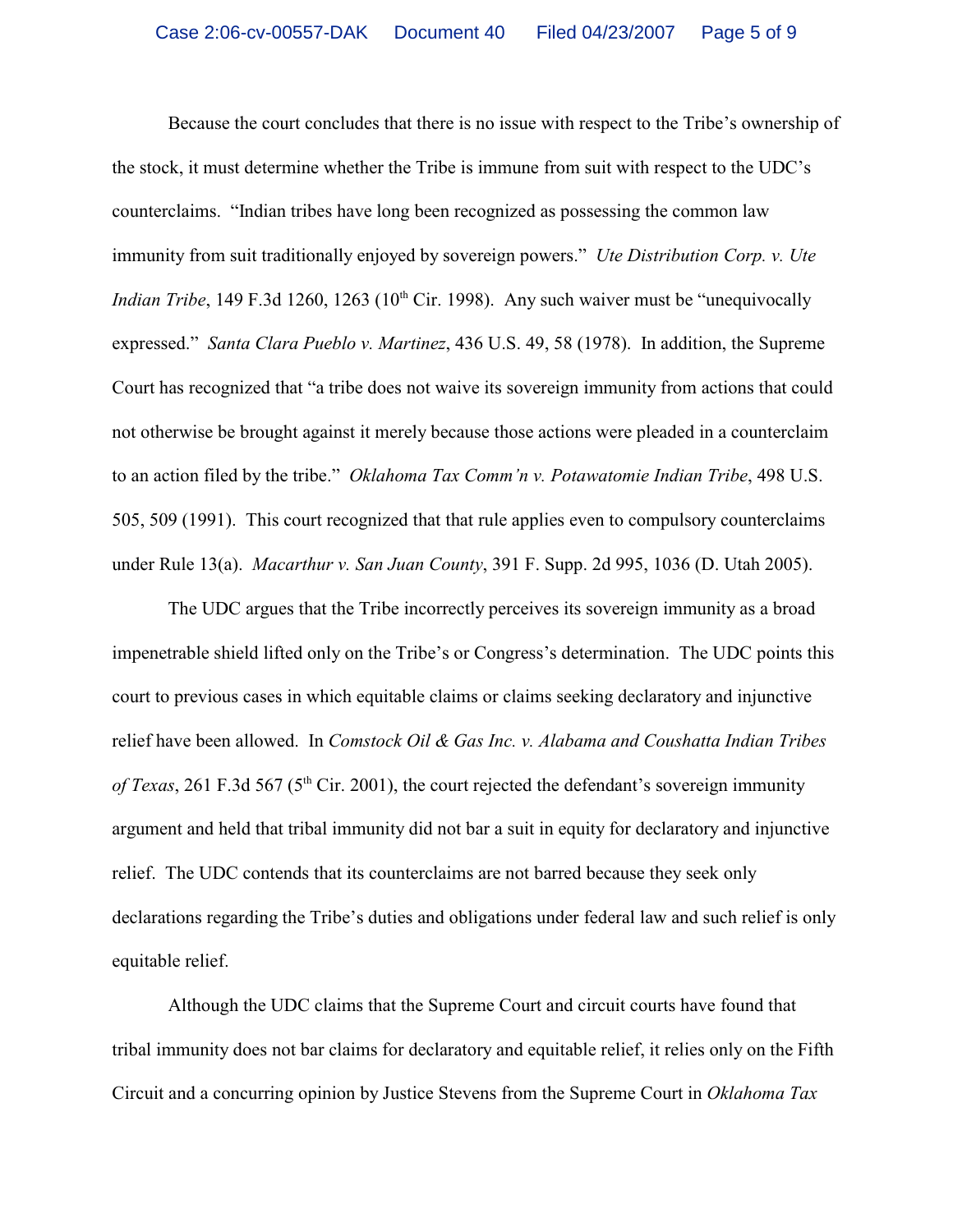*Comm'n v. Citizen Band of Potawatomie Indian Tribe*, 498 U.S. 505 (1991). The exception for equitable relief sought by UDC cannot be squared with *Ute Distribution Corp. v. Ute Indian Tribe*, 149 F.3d 1260 (10<sup>th</sup> Cir. 1998), where the Tenth Circuit held that "UDC's action seeking declaratory judgment that certain water rights were not partitioned" was barred by sovereign immunity. *Id.* at 1262. In *Ute Indian Tribe*, the Tenth Circuit discussed the Tribe's sovereign immunity from claims made by the UDC and held that an action by UDC against the Tribe for equitable relief was barred by sovereign immunity.

The Tenth Circuit also rejected UDC's equitable relief argument in *In re Mayes*, 294 B.R. 145, 154-55 (10<sup>th</sup> Cir. BAP 2003), concluding that it was "without merit." In *Mayes*, the appellant argued that his motion merely sought declaratory relief and sovereign immunity does not apply. The court, however, rejected the claim and held that "Appellant's 'form of relief' argument is without merit" because "the nature of the relief sought is irrelevant to the question whether the suit is barred by sovereign immunity." *Id.* at 155.

The Tenth Circuit also rejected Justice Steven's concurrence in *Potawatomie* when the case was remanded. The Tenth Circuit stated that "[w]hile Justice Stevens suggested that 'a tribe's sovereign immunity from actions seeking money damages does not necessarily extend to actions seeking equitable relief, this view was not shared by any other member of the Court and was implicitly rejected [by] the majority." *Citizen Band Potawatomie Indian Tribe v. Tax Comm'n*, 969 F.2d 943, 948 n.5 ( $10<sup>th</sup>$  Cir. 1992). Accordingly, the Tenth Circuit held that to the extent the appellant "asks us to adopt Justice Stevens' position, we reject it." *Id.*

UDC also claims that it fits within the exception for equitable relief because "UDC's counterclaims against the Tribe seek only to establish by declaration of this court the contours of the Tribe's powers in the federally mandated joint management of undistributed assets, the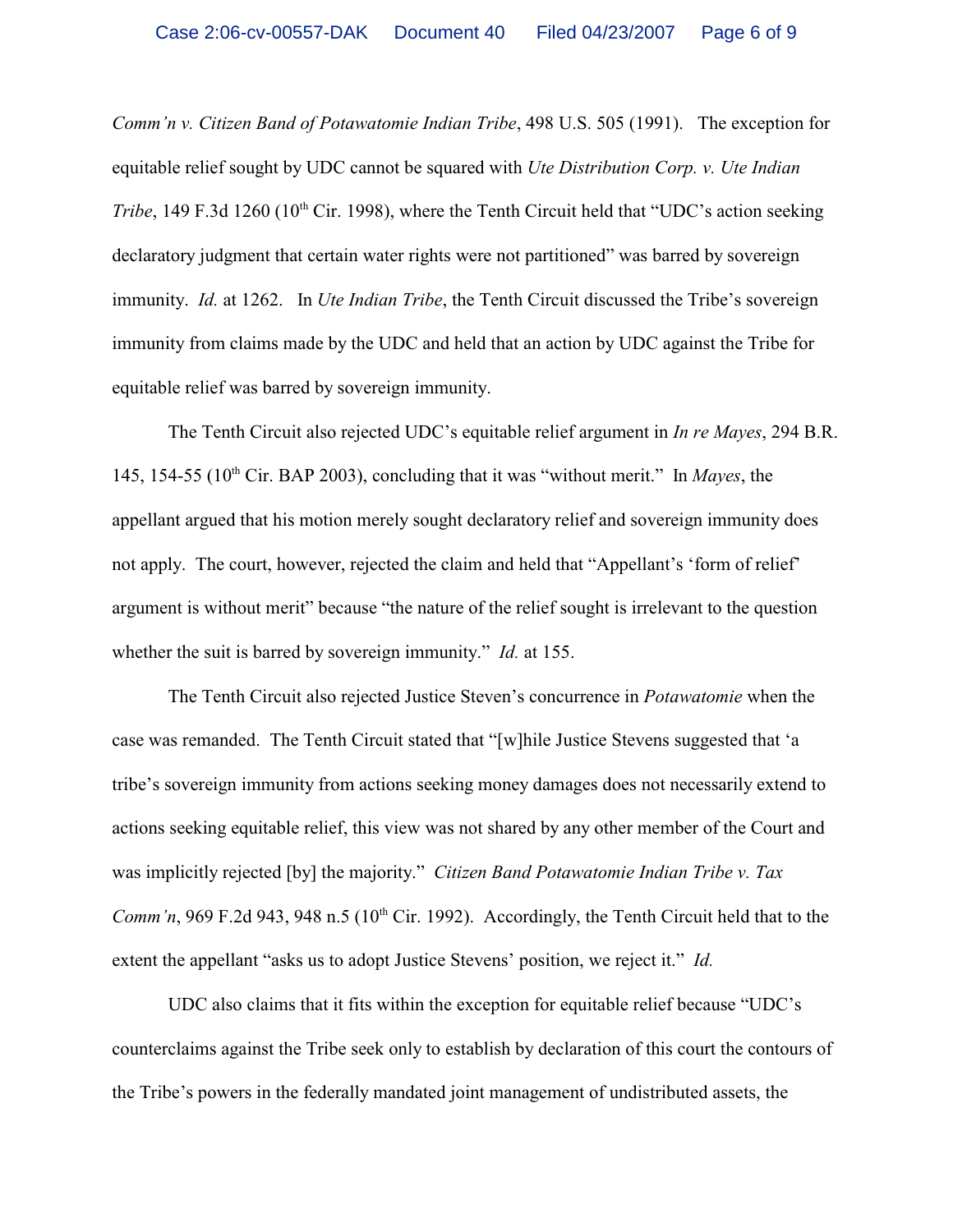restriction of hunting and fishing access, and the handling of NOSR-2 lands [and do] not seek to . . . realize a monetary judgment." The Tribe, however, contends that the UDC's assertion flies in the face of the plain language of the UDC's counterclaim which "seeks *damages* for the Tribe's breach of its duty of loyalty, breach of fiduciary duty, and breach of good faith and fair dealing, in an amount to be determined at a jury trial." (Emphasis added.)

In this case, the UDC's counterclaims are not compulsory counterclaims and fall clearly within the sovereign immunity bar. The UDC's hunting and fishing and NOSR-2 allegations are unrelated to the proposed amendments to the UDC Articles of Incorporation challenged by the Tribe. The Tenth Circuit has specifically found in previous litigation that Congress did not waive the Tribe's sovereign immunity for claims made by the UDC directed at joint management of assets under the Ute Partition Act. *UDC v. Ute Indian Tribe*, 149 F.3d at 1264. This court concludes that the Tribe is entitled to sovereign immunity with respect to the UDC's counterclaims. Accordingly, the Tribe's motion to dismiss the counterclaims asserted against it is granted.

## **B. Counterclaims Against Arrive**

With respect to the claim against Arrive, Plaintiffs argue that minority shareholders do not have a fiduciary duty or duty of loyalty to other shareholders or to the corporation. *See* 12B Fletcher Cyclopedia Corporations, § 5713 (2000). Arrive owns a single share of UDC stock. He argues that even if he did owe UDC and other shareholders a fiduciary duty, UDC has not alleged a breach of that duty. UDC alleges as a breach that Arrive returns all his UDC dividends to the Tribe and holds his UDC shares in name only in an attempt to diminish the rights of the UDC shareholders and the original 490 mixed-bloods. For relief, the UDC asks the court to require Arrive to return his share of UDC stock to the Tribe.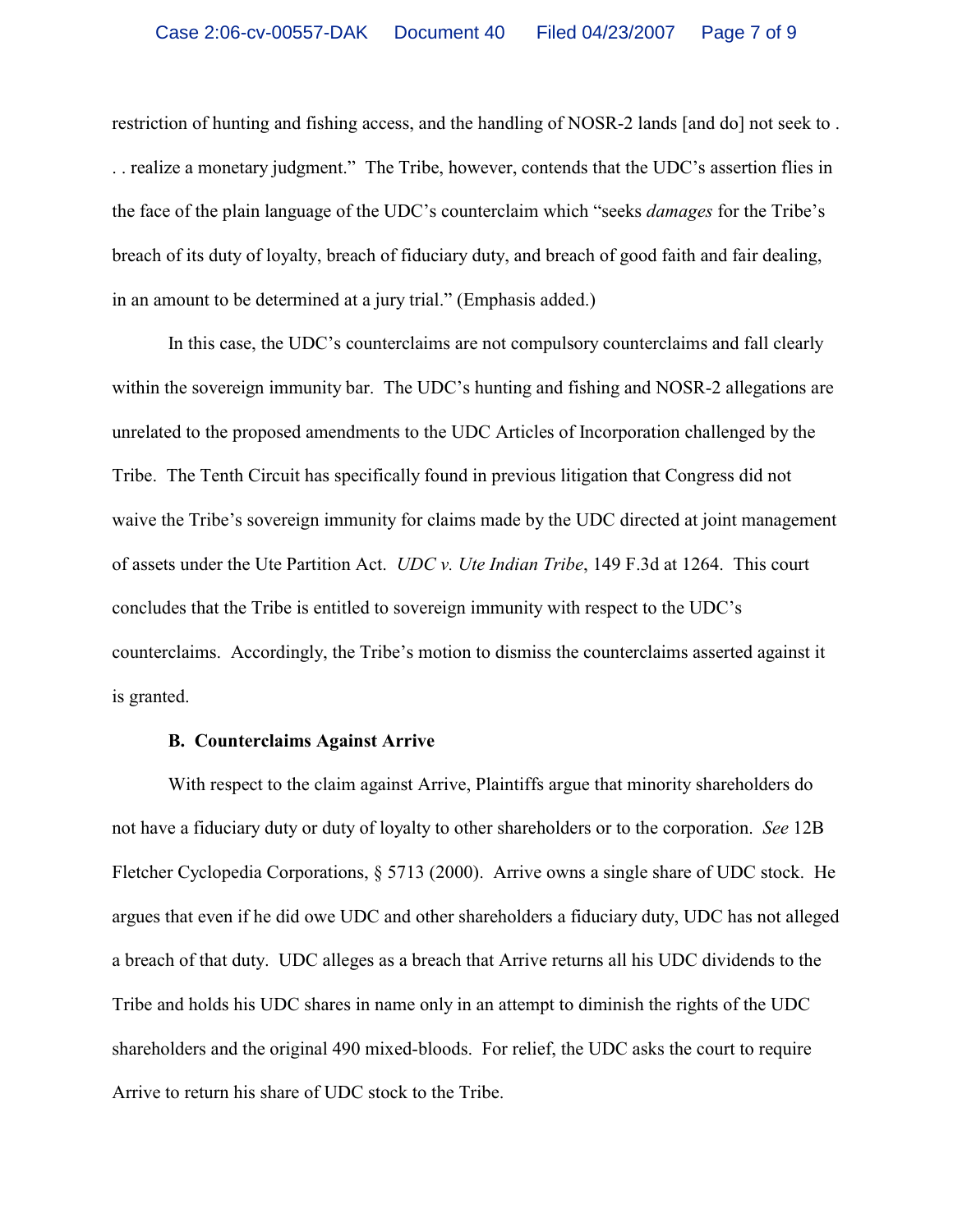The UDC argues that Arrive has a duty of loyalty and fiduciary duty because the UDC is a close corporation and that each and every UDC shareholder owes to one another a duty of loyalty and good faith in pursuit of a common purpose. However, the UDC is a Utah Corporation. Although the Utah Supreme Court has "decline[d] to set an arbitrary ceiling on the number of shareholders that a corporation may have before it becomes ineligible for treatment as a closely held corporation," "120 shareholders . . . substantially exceed the number of shareholders" permitted in a close corporation. *Dansie v. City of Herriman*, 134 P.3d 1139, 1145 (Utah 2006).

Because the UDC has many more shareholders than those at issue in *Dansie,* the UDC is not a close corporation and Arrive does not have those fiduciary duties imposed upon shareholders of a closely held corporation. Moreover, the court concludes that even if Arrive did owe a duty to the other shareholders and the corporation, the allegations are not sufficient under the law to demonstrate a breach. The court, therefore, grants Plaintiffs' motion to dismiss the claim against Arrive.

#### **II. The UDC's Motion to Amend**

The UDC filed a motion for leave to amend its Answer and Counterclaim in the event that the court granted the Tribe's Motion to Dismiss. The UDC's seeks leave to name the Tribe's corporate entity as a party and to name the six members of the Tribe's Business Committee. UDC claims that these members are responsible for failing to deliver possession of the NOSR-2 lands and their value to the UDC. They are also responsible for impeding federally mandates joint management of undistributed assets and for directing the diminishment of mixed-blood hunting/fishing access on Tribal lands.